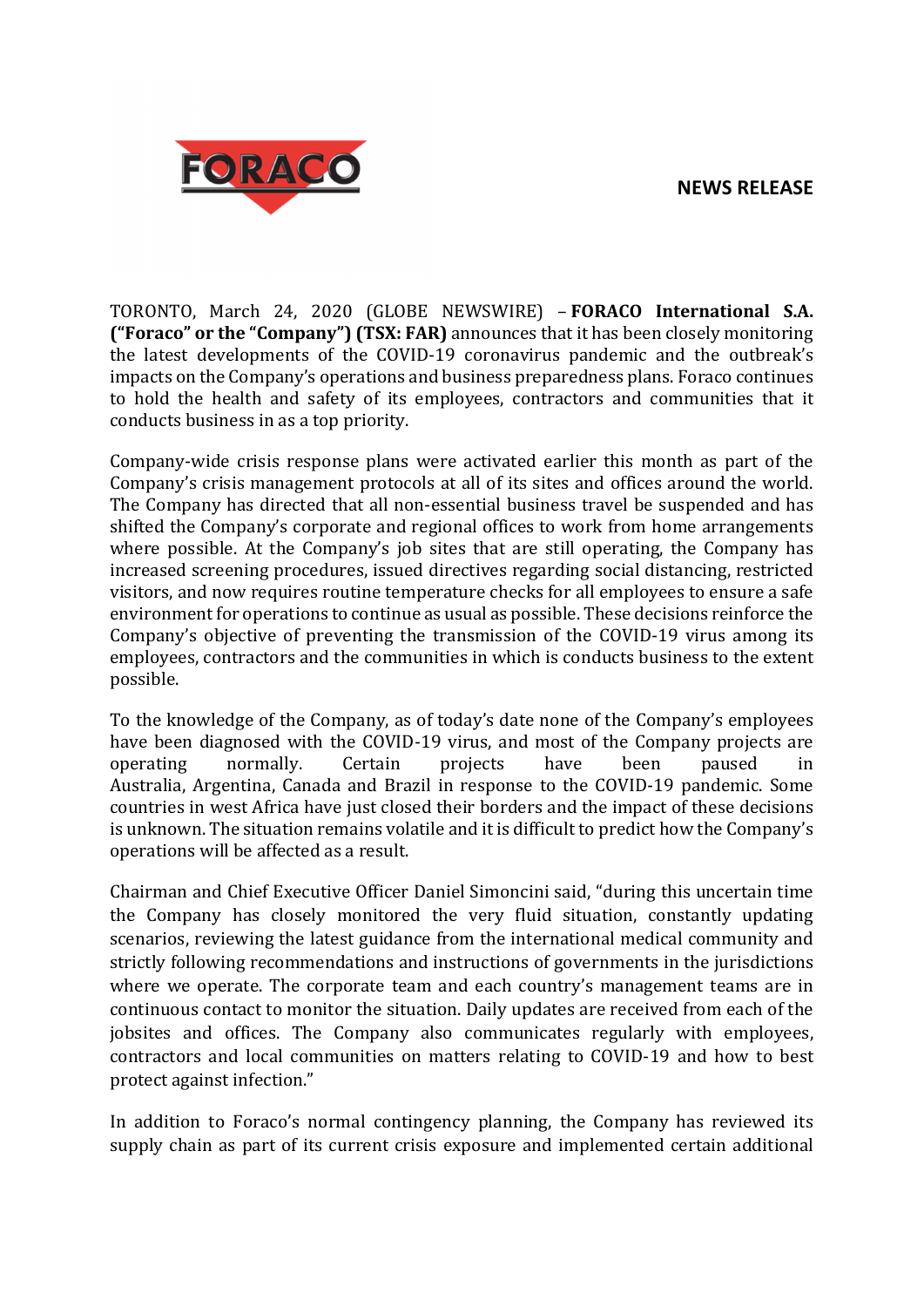contingency plans to minimize disruptions to its supply chains in light of borders closures, travel restrictions and manufacturing suspensions.

Vice Chief Executive Officer and Chief Financial Officer Jean-Pierre Charmensat said, Foraco continues to prudently manage its liquidity position. We are currently evaluating various options to minimize our cash burn, including deferrals of non-critical liquidity and capital spending. We have an appropriate level of cash and cash equivalents to weather project shut downs in the short term. Furthermore, the proven flexibility of our organization has allowed us to deal with the current health crisis. We will provide updates as the situation evolves.

## **Forward‐Looking Information**

This news release contains forward-looking information within the meaning of applicable Canadian and United States securities legislation. Forward-looking information includes, but is not limited to, expectations regarding the impact of the COVID-19 coronavirus outbreak on the Company's operations and financial performance, the impact and duration of the planned shutdown of operations in certain countries, and the ability for the Company to manage its financial and liquidity position. Forward-looking information is not, and cannot be, a guarantee of future results or events. Forward-looking information is based on, among other things, opinions, assumptions, estimates and analyses that, while considered reasonable by the Company at the date the forward-looking information is provided, inherently are subject to significant risks, uncertainties, contingencies and other factors that may cause actual results and events to be materially different from those expressed or implied by the forward-looking information.

The material factors or assumptions that Foraco identified and were applied by the Company in drawing conclusions or making forecasts or projections set out in the forward-looking information include, but are not limited to, the expected timing for certain country's states of emergency, border closures, population confinement orders, availability of spending reductions and liquidity options and the expected impact of the COVID-19 coronavirus on its workforce.

The risks, uncertainties, contingencies and other factors that may cause actual results to differ materially from those expressed or implied by the forward-looking information may include, but are not limited to, risks generally associated with the mining industry, such as economic factors (including future commodity prices, currency fluctuations, energy prices and general cost escalation), risks associated with the COVID-19 coronavirus, as well as the risks discussed under the heading "Risk Factors" in Foraco's most recent Annual Information Form.

Should one or more risk, uncertainty, contingency or other factor materialize or should any factor or assumption prove incorrect, actual results could vary materially from those expressed or implied in the forward-looking information. Accordingly, readers should not place undue reliance on forward-looking information. Foraco does not assume any obligation to update or revise any forward-looking information after the date of this news release or to explain any material difference between subsequent actual events and any forward-looking information, except as required by applicable law.